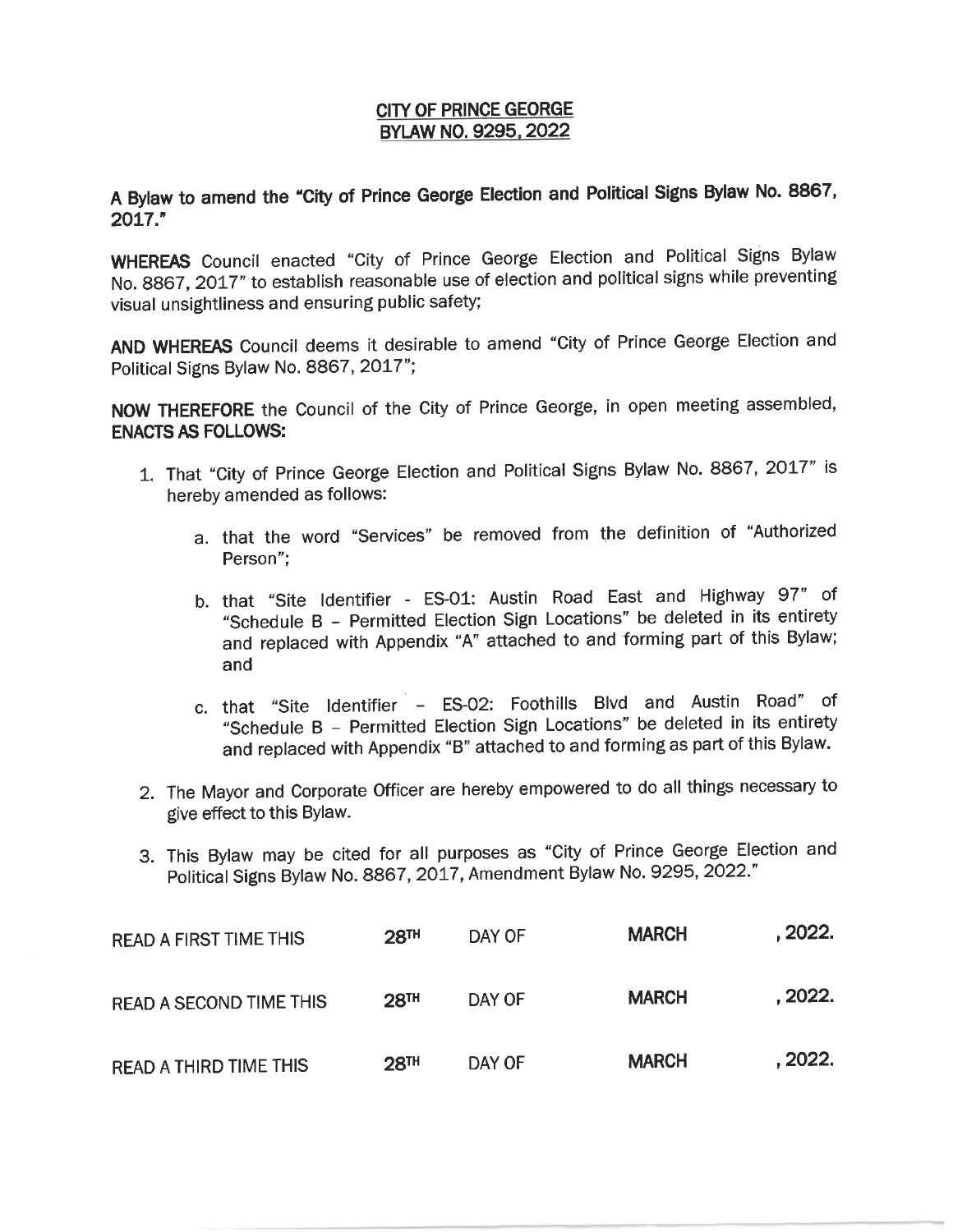All three readings passed by a present and eligible to vote.

ADOPTED THIS  $11^{TH}$  DAY OF **APRIL APRIL** , 2022.

**UNANIMOUS** 

BY A **UNANIMOUS** DECISION OF ALL MEMBERS OF CITY COUNCIL PRESENT AND ELIGIBLE TO VOTE.

Acts MAYOR :FR

decision of Members of City Council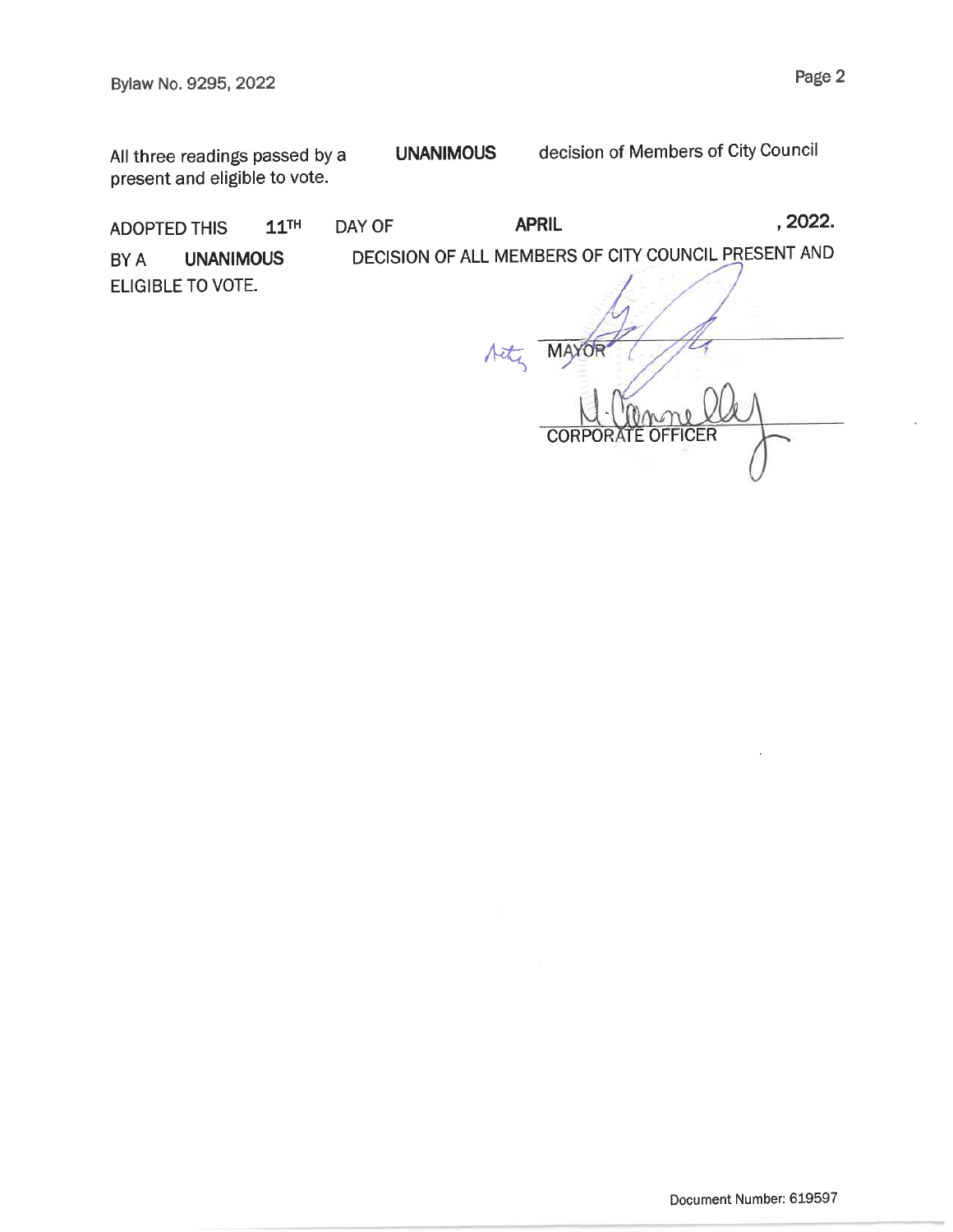